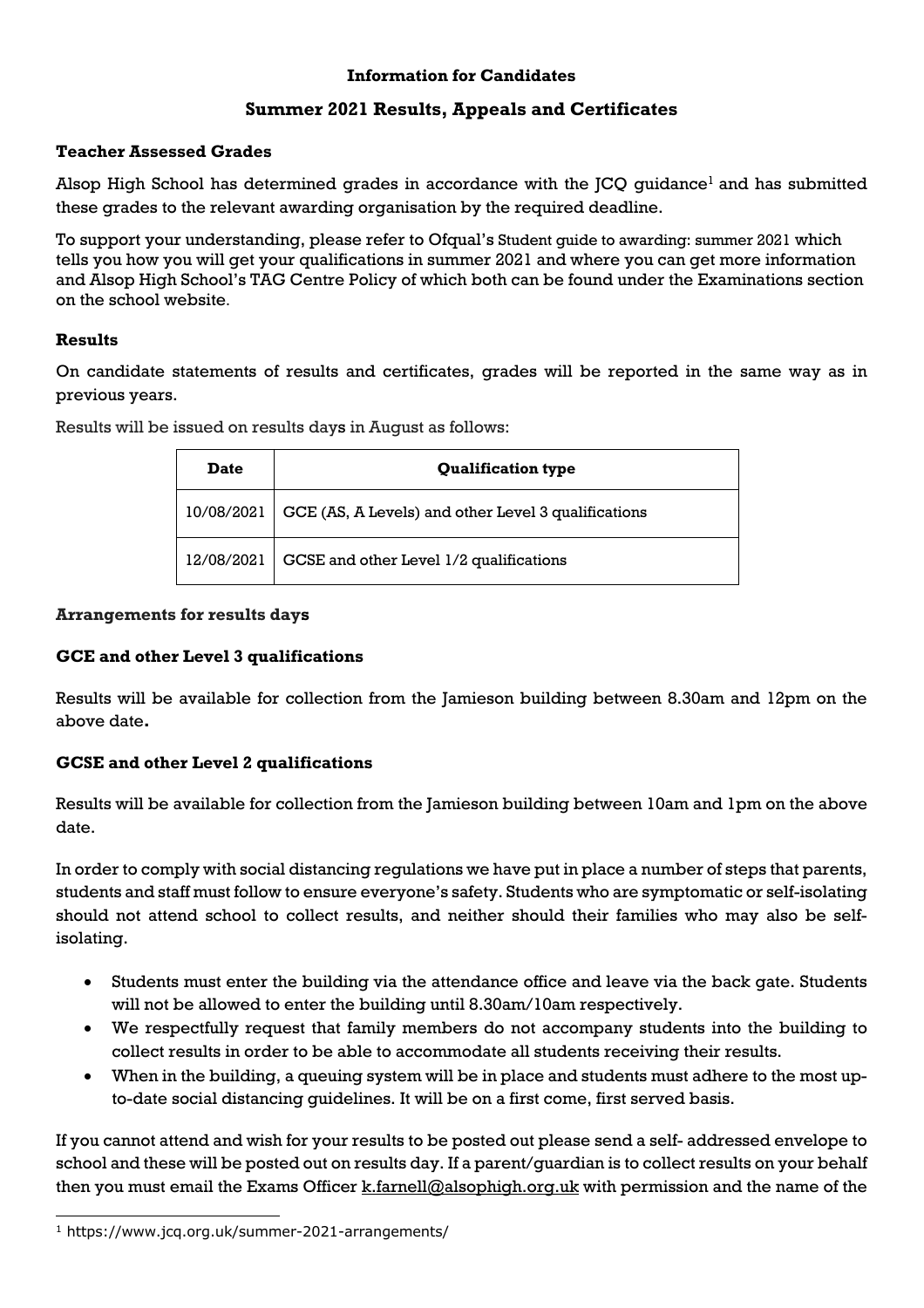person collecting your results. A nominated adult form will need to be completed by the person collecting the results and they must bring identification with them such as a bank card, driver's license.

### **Concerns about your results**

When you receive your results, if you think that a grade is wrong, your first step should be to speak to Mr. Thompson – Senior Leader for advice.

Further details of the arrangements for appeals are provided below.

### **Certificates**

Certificates, when received from the awarding organisations, will be issued to students from November. Alsop High School will write to students that have left to inform them that certificates will be available to collect. Students in the Sixth form will be able to collect certificates from the Exams Office. Certificates must be signed for by the student.

#### **The arrangements for appeals**

Any student may submit a request for a centre review on the grounds that the centre has:

- **•** failed to follow its procedures properly or consistently in arriving at that result or
- **•** made an administrative error in relation to the result.

There are two stages to the appeals process:

- Stage 1 centre review
- Stage 2 appeal to the awarding organisation

Alsop High School will support its students through the centre review and awarding organisation appeals process.

The information below describes the arrangements in place at Alsop High School for conducting a centre review and (where applicable) submitting an appeal to the awarding organisation following a centre review.

#### **Stage 1 – Centre review**

- If a student does not consider they have been issued with the correct grade, they can submit a request to Mr Thompson – Senior Leader to check if an administrative or procedural error has occurred
- The Exams Officer will email the student, a copy of the interactive *JCQ Student Request Form for Centre Reviews and Appeals* as an attachment.
- On receipt, the student should open the attachment, read the important instructions, fully complete *section A. Student request* of the *Stage one – centre review* form including electronic signature and date. The form should be saved and returned as an email attachment to the Exams Officer k.farnell@alsophigh.org.uk.
- The outcome of the centre review may result in the student's grade remaining the **same**, being **lowered** or **raised**
- On completion of the review Mr Thompson will complete section *B. Centre review outcome* of the form and share with the student as a record of the outcome, in sufficient time prior to the relevant appeal to awarding organisation deadline.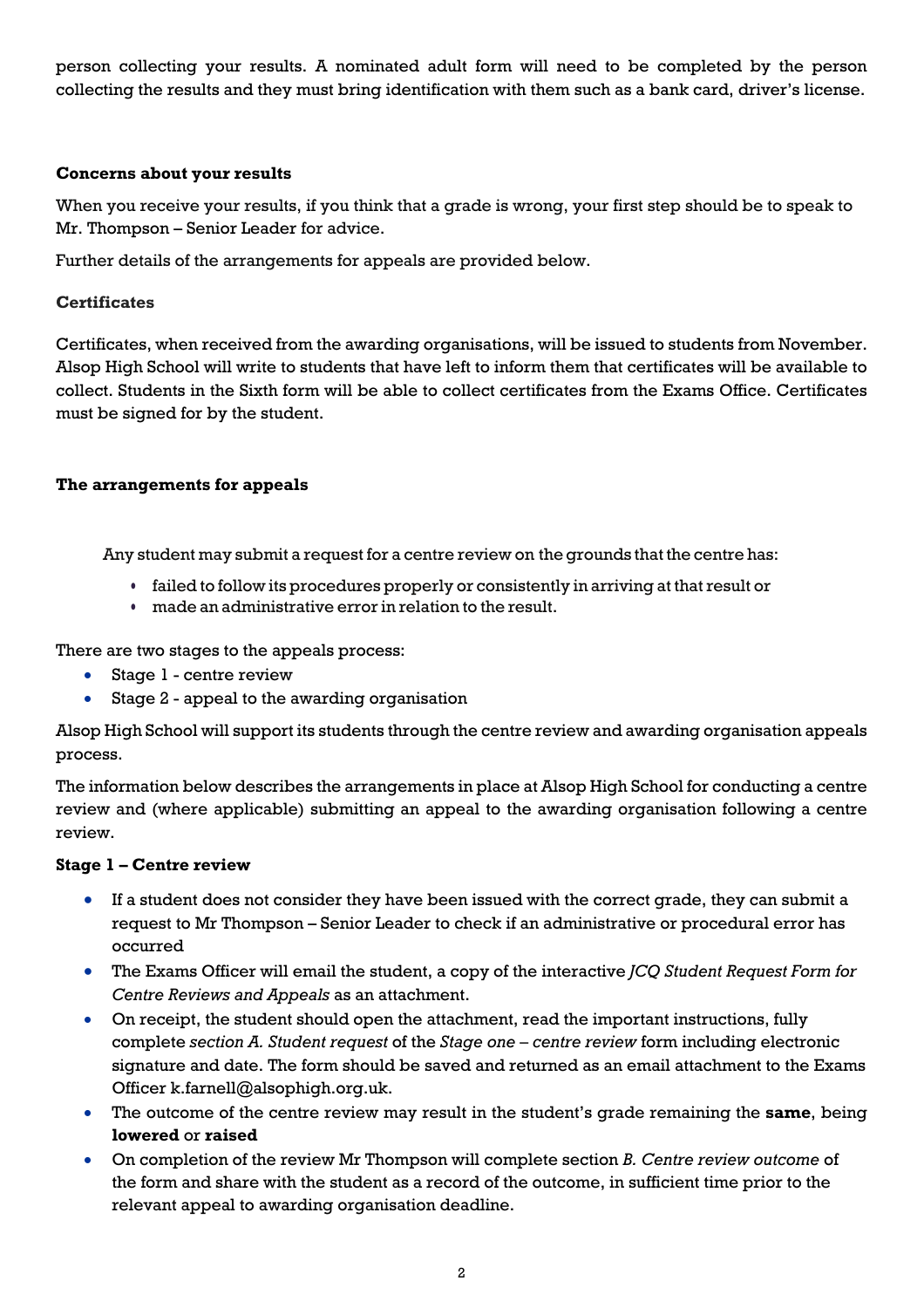• If an administrative or procedural error is found, Mr Thompson will submit a request to the awarding organisation to correct the error and amend the grade without the need to submit an appeal to the awarding organisation

## **Stage 2 – Appeal to the awarding organisation**

- An appeal to the awarding organisation will only be submitted if the first stage, centre review, has been completed and the outcome of the first stage has been issued to the student.
- The awarding organisation will not be able to consider an appeal that is based solely on differences of opinion - if the student wants to improve their grade they may want to consider entering for the autumn exam series
- If the student believes there is still an error following the centre review, or if the awarding organisation has made an administrative error, or the student considers that the grade awarded was an unreasonable exercise of academic judgement, the student can submit a request to Mr Thompson –Senior Leader to proceed with an appeal to the awarding organisation on their behalf
- To proceed, the student must complete the *Stage two – appeal to awarding organisation* section of the form, including electronic signature and date. The form should be saved and returned as an email attachment.
- Mr Thompson will then submit the appeal on the student's behalf according to the requirements of the awarding organisation to which it is being submitted
- The awarding organisation will determine the grade at appeal and the outcome will be final
- The outcome of the appeal may result in the grade remaining the **same**, being **lowered** or **raised**
- There is no further opportunity to appeal the outcome to the awarding organisation
- The awarding organisation's appeal outcome letter will be provided by post/email to the student by the Exams Officer as soon as reasonably practical after the outcome letter from the awarding organisation is received in the centre.
- Should the student still remain concerned their grade was incorrect, they may be able to apply for a procedural review
- The appeal outcome letter will include the next appropriate steps, where applicable, to apply for a procedural review to the Exam Procedures Review Service (EPRS)

**Note** - Once a finding has been made **you cannot withdraw your request for a centre review or appeal**. If your grade has been lowered, you will not be able to revert back to the original grade you received on results day. For more information please refer to the Department for Education's blog https://dfemedia.blog.gov.uk/2021/06/09/exam-appeals-what-can-i-do-if-i-think-my-gradeis-wrong-how-do-i-appeal-what-will-happen-if-i-appeal-your-questions-answered/

### **Deadlines to submit a request**

### Priority appeal<sup>2</sup>

**16 August 2021** – deadline for a student to request a Stage 1 - centre review

### **23 August 2021** – deadline for a student to request a Stage 2 – appeal to awarding organisation

<sup>2</sup> A priority appeal **is only for** students applying to higher education who did not attain their firm choice (i.e. the offer they accepted as their first choice) and wish to appeal an A level or other Level 3 qualification result. You should inform your intended higher education provider that you have requested a centre review or appeal. You will need to provide in the request form(s) your UCAS personal ID code which is included in all correspondence from UCAS. This is needed to confirm that a student's place is dependent on the outcome of the appeal. Priority appeals that aren't submitted to the awarding organisation by 23 August 2021 will still be treated as a priority but they may not be completed in time for those with a higher education place dependent on the outcome of the appeal.